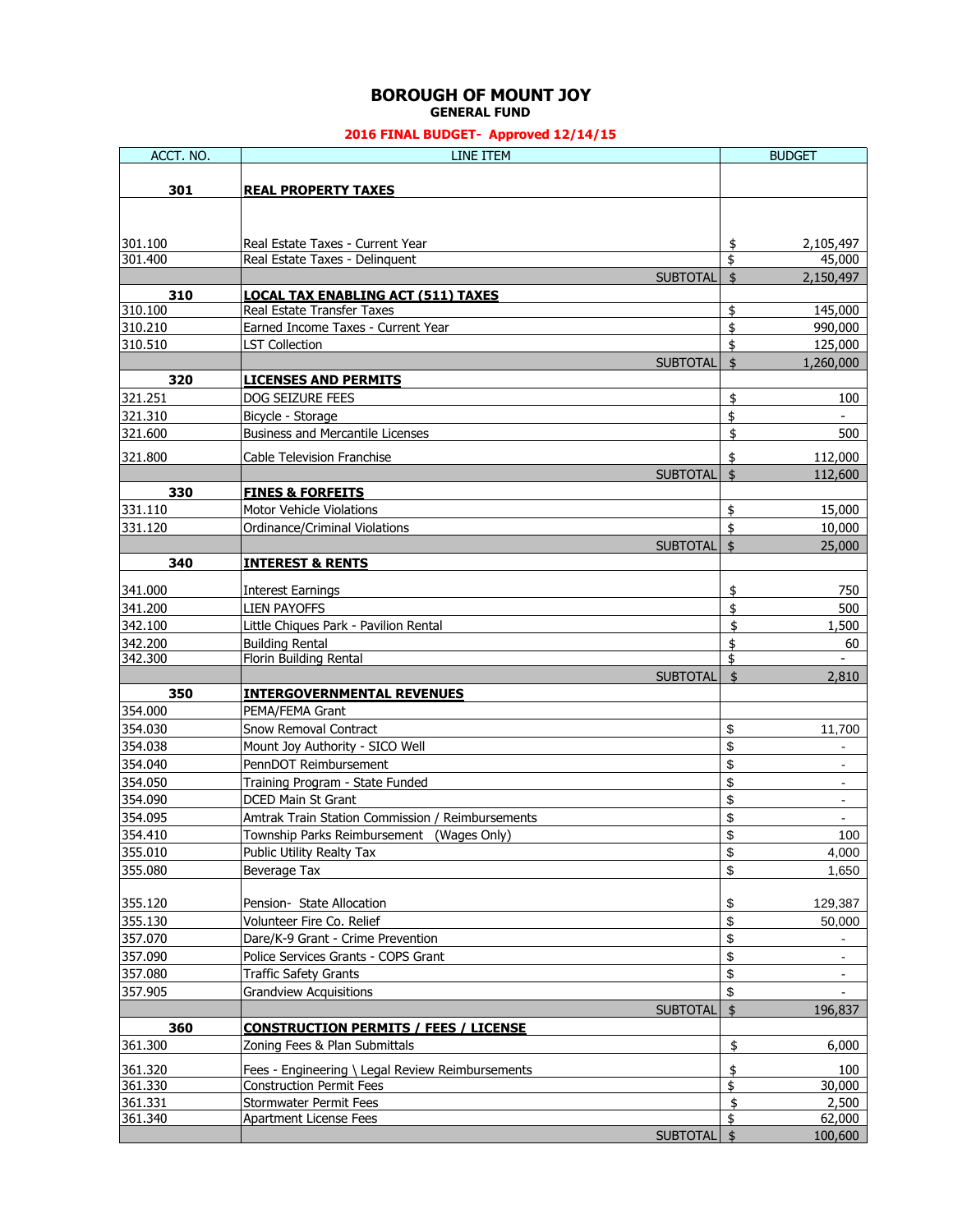| ACCT. NO.           | LINE ITEM                                                          |                 | <b>BUDGET</b>   |
|---------------------|--------------------------------------------------------------------|-----------------|-----------------|
| 360                 | <b>DEPARTMENTAL EARNINGS</b>                                       |                 |                 |
| 361.600             | <b>Tax Collection Services</b>                                     |                 | \$<br>17,000    |
| 362.100             | <b>Police Services</b>                                             |                 | \$<br>9,000     |
| 363.100             | <b>Street Openings</b>                                             |                 | \$<br>1,000     |
|                     |                                                                    | <b>SUBTOTAL</b> | \$<br>27,000    |
| 380                 | <b>MISCELLANEOUS REVENUE / REIMBURSEMENT</b>                       |                 |                 |
| 380.010             | Misc. Revenue Receipts/Donations                                   |                 | \$<br>500       |
| 380.012             | Misc. Reimbursement                                                |                 | \$<br>4,000     |
| 387.000             | Fees-In-Lieu of Taxes                                              |                 | \$<br>8,700     |
| 387.012             | Lakes Phase 2<br>(SERVICES CONTRACT)                               |                 | \$<br>4,500     |
|                     |                                                                    | <b>SUBTOTAL</b> | \$<br>17,700    |
| 390                 | <b>MISCELLANEOUS REVENUE / REIMBURSEMENTS</b>                      |                 |                 |
| 391.010             | Sale of Property & Supplies                                        |                 | \$<br>50        |
| 392.013             | Authority Utility Reimbursement                                    |                 | \$<br>10,000    |
| 392.015             | <b>Authority Maintenance Reimbursement</b>                         |                 | \$<br>8,070     |
| 392.017             | Main Street Reimbursement                                          |                 | \$<br>65,000    |
| 392.030             | Transfer from Capital Fund                                         |                 | \$              |
| 392.270             | Transfer from Refuse Fund                                          |                 | \$<br>200,000   |
| 392.300             | Proceeds of Capital Lease Tran                                     |                 |                 |
| 392.500             | Insurance Fund Rebate                                              |                 | \$<br>5,000     |
| 394.000             | Proceeds of Debt                                                   |                 |                 |
| 399.000             | Revenue line to capture fund balance funds used to cover expenses. |                 | \$<br>201,804   |
|                     |                                                                    | <b>SUBTOTAL</b> | \$<br>489,924   |
|                     | <b>Total Receipts &amp; Balance</b>                                |                 | \$<br>4,382,968 |
| <b>EXPENDITURES</b> |                                                                    |                 |                 |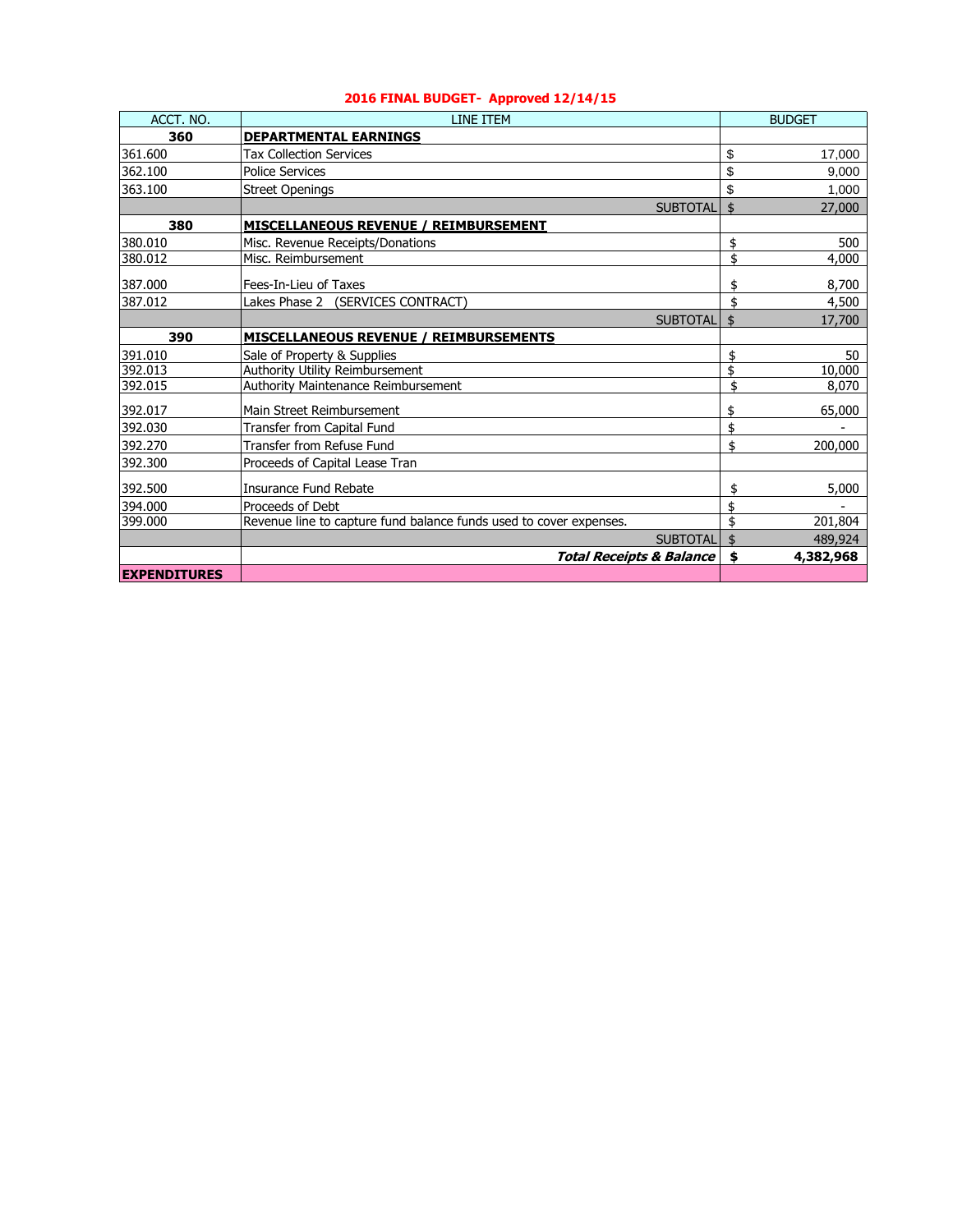| ACCT, NO. | <b>LINE ITEM</b>                               |                    | <b>BUDGET</b> |
|-----------|------------------------------------------------|--------------------|---------------|
|           | <b>GENERAL GOVERNMENT</b>                      |                    |               |
| 400       | <b>GENERAL GOVERNMENT - ADMINISTRATION</b>     |                    |               |
| 400.111   | Salaries of Councilpersons                     | \$                 | 4,980         |
| 400.116   | Salary of Mayor                                | \$                 | 840           |
| 400.142   | Salary of Receptionist/Clerk                   | \$                 | 20,358        |
| 400.143   | Administrative Assistant                       | \$                 | 36,608        |
| 400.174   | Training                                       | \$                 | 250           |
| 400.183   | Overtime Wages                                 | \$                 | 500           |
| 400.185   | Main Street Mount Joy Wages                    | \$                 | 41,000        |
| 400.200   | Materials & Supplies                           | \$                 | 3,800         |
| 400.238   | Uniforms / Clothing Allowance                  | \$                 | 250           |
| 400.300   | General Expense                                | \$                 | 7,600         |
| 400.310   | <b>Banking Service Charges</b>                 | \$                 | 1,500         |
| 400.311   | <b>Auditing Services</b>                       | \$                 | 32,750        |
| 400.321   | Communication Expense - Phone                  | \$                 | 4,600         |
| 400.326   | Communication Expense - Radio                  | \$                 |               |
| 400.330   | Vehicle Operating Expense                      | \$                 | 300           |
| 400.340   | <b>Advertising and Printing</b>                | \$                 | 2,000         |
| 400.375   | Equipment Maintenance & Repair                 | \$                 | 1,000         |
| 400.420   | Dues, Subscriptions, Conventions, Etc.         | \$                 | 2,000         |
| 400.450   | <b>Contracted Services</b>                     | \$                 | 39,000        |
| 400.540   | Lakes Phase 2 - Services Contributions         | \$                 | 1,000         |
| 400.750   | Minor Equipment Purchases                      | \$                 | 1,000         |
| 401.121   | Salary of Manager                              | \$                 | 77.671        |
| 402.114   | Salary of Treasurer                            | \$                 | 500           |
| 402.130   | Salary of Bookkeeper                           | \$                 | 42,952        |
| 404.314   | <b>Borough Legal Services</b>                  | \$                 | 10,000        |
| 404.316   | Reimbursable Legal Services                    | \$                 | 100           |
|           | <b>SUBTOTAL</b>                                | \$                 | 332,559       |
| 403       | <b>GENERAL GOVERNMENT - TAX COLLECTION</b>     |                    |               |
| 403.200   | Materials & Supplies                           | \$                 | 2,000         |
| 403.900   | Real Estate Tax Appeals                        | \$                 | 300           |
|           | <b>SUBTOTAL</b>                                | $\dot{\mathbf{z}}$ | 2,300         |
| 409       | <b>GENERAL GOVERNMENT - MUNICIPAL BUILDING</b> |                    |               |
| 409.111   | Maintenance Employee                           | \$                 | 4,794         |
| 409.200   | Materials & Supplies                           | \$                 | 1,300         |
| 409.360   | Utilities (Gas & Electric)                     | \$                 | 15,000        |
| 409.370   | Maintenance & Repairs                          | \$                 | 4,000         |
| 409.372   | Rail Enhancements Maint and Repairs            | \$                 | 1,000         |
|           | <b>SUBTOTAL</b>                                | \$                 | 26,094        |
|           | TOTAL GENERAL GOVERNMENT                       | \$                 | 360,954       |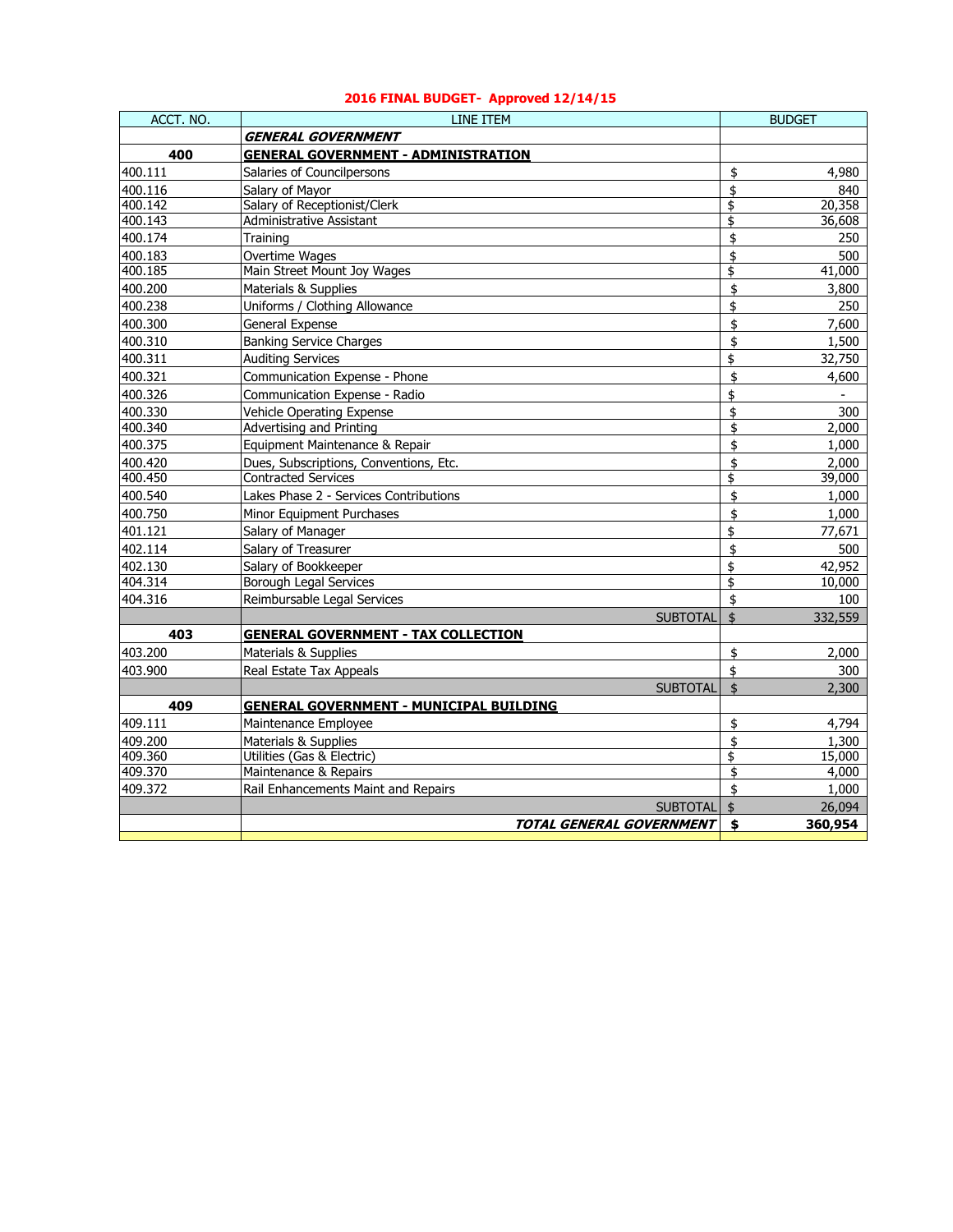| ACCT. NO. | LINE ITEM                                              |                    | <b>BUDGET</b> |
|-----------|--------------------------------------------------------|--------------------|---------------|
|           | <b>PUBLIC SAFETY</b>                                   |                    |               |
|           |                                                        |                    |               |
| 410       | <b>PROTECTION TO PERSONS &amp; PROPERTY - POLICE</b>   |                    |               |
|           |                                                        |                    |               |
| 410.122   | Salary of Chief                                        | \$                 | 85,000        |
| 410.130   | Salary of Patrol Officers                              | \$                 | 791,711       |
| 410.135   | Salary of Part Time Patrol Officers                    | \$                 | 15,000        |
| 410.137   | Salary of Part-Time Clerks                             | \$                 | 31,431        |
| 410.140   | Salary of Administrative Assistant                     | \$                 | 37,101        |
| 410.174   | <b>Training Expense</b>                                | \$                 | 12,000        |
| 410.175   | Training Expense - State Funded                        | \$                 | $\sim$        |
| 410.179   | <b>Tuition Reimbursement</b>                           | \$                 | 4,000         |
| 410.182   | Longevity Pay                                          | \$                 | 8,000         |
| 410.183   | Overtime Wages                                         | \$                 | 71,000        |
| 410.200   | Materials & Supplies                                   | \$                 | 6,500         |
| 410.238   | <b>Uniforms</b>                                        | \$                 | 16,500        |
| 410.300   | General Expense                                        | \$                 | 7,500         |
| 410.314   | Legal Fees                                             | \$                 | 20,000        |
| 410.321   | Communication Expense - Phone                          | \$                 | 12,000        |
| 410.326   | Vehicle Equipment Maintenance & Repair / Radio Repairs | \$                 | 4,000         |
| 410.330   | Vehicle Operating Expense                              | \$                 | 13,000        |
| 410.336   | Vehicle Purchase / Lease                               | \$                 | $\sim$        |
| 410.340   | Advertising                                            | \$                 | 100           |
| 410.370   | Vehicle Maintenance / Repair                           | \$                 | 5,000         |
| 410.420   | Dues and Subscriptions                                 | \$                 | 1,200         |
| 410.450   | <b>Contracted Services</b>                             | \$                 | 18,000        |
| 410.470   | Building Maintenance and Repairs                       | \$                 | 1,500         |
| 410.490   | County Treasurer/ Licenses                             | \$                 | 1,500         |
| 410.491   | Dog Housing                                            | \$                 | 2,500         |
|           | Drug Task Force Contribution                           | \$                 |               |
| 410.500   |                                                        |                    | 8,000         |
| 410.750   | Equipment Purchase / Rent                              | \$                 | 17,800        |
|           | <b>SUBTOTAL</b>                                        | $\dot{\mathbb{Z}}$ | 1,190,343     |
| 411       | <b>PROTECTION TO PERSONS &amp; PROPERTY - FIRE</b>     |                    |               |
| 411.174   | <b>Training Expenses</b>                               | \$                 | 3,000         |
| 411.500   | Contribution to Fire Department Mount Joy              | \$                 | 61,000        |
| 411.520   | Contribution to Fire Police                            | \$                 | 4,000         |
| 411.550   | Volunteer Fire Relief Association                      | \$                 | 50,000        |
| 411.560   | Contribution to Ambulance Association                  | \$                 |               |
| 411.740   | Major Equipment Contribution                           | \$                 | 69,000        |
|           | <b>SUBTOTAL</b>                                        | $\ddot{\bm{S}}$    | 187,000       |
| 415       | <b>EMERGENCY MANAGEMENT</b>                            |                    |               |
| 415.000   | <b>Emergency Management</b>                            | \$                 | 2,500         |
|           | <b>SUBTOTAL</b>                                        | \$                 | 2,500         |
|           | <b>TOTAL PUBLIC SAFETY</b>                             | \$                 | 1,379,843     |
|           |                                                        |                    |               |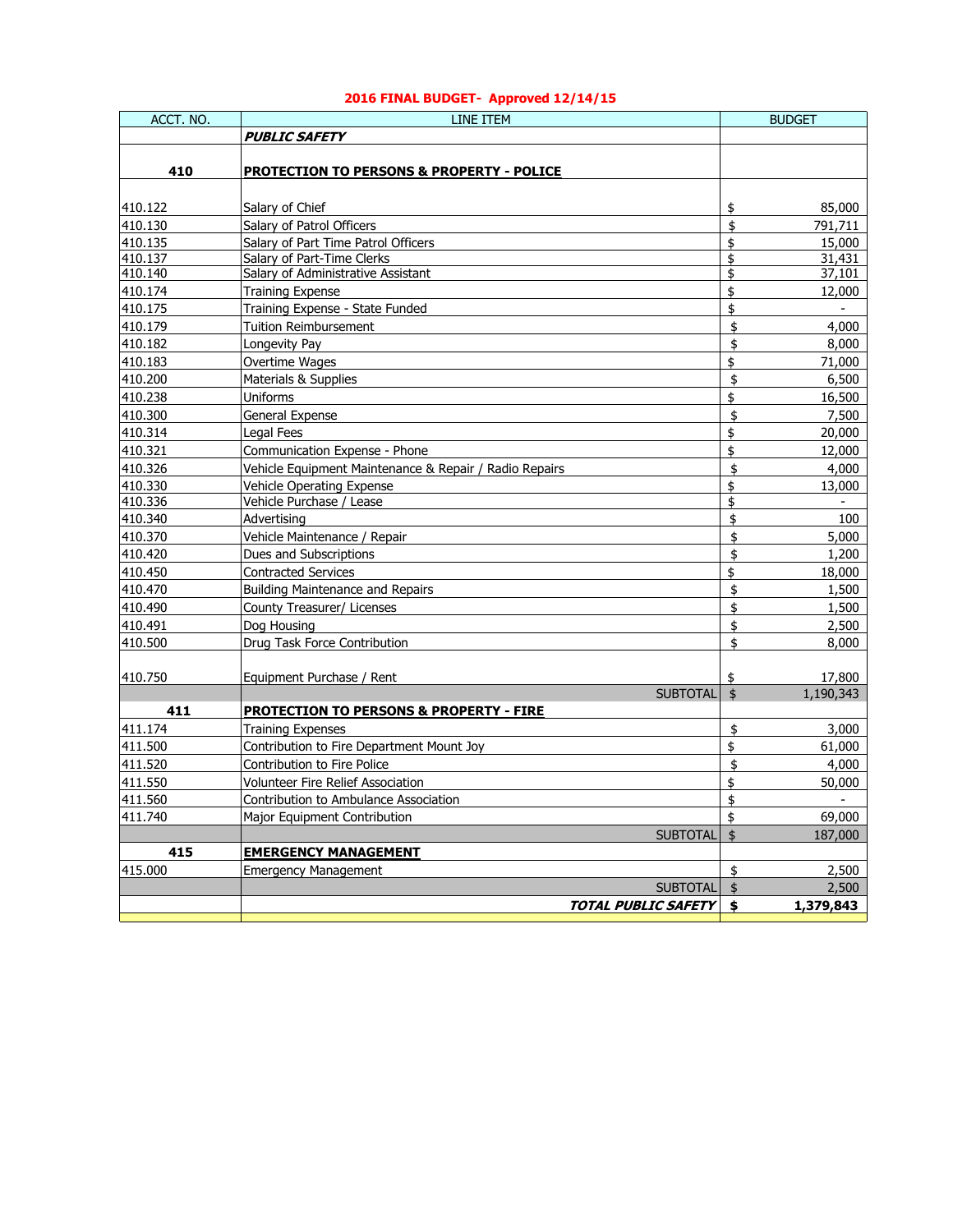| ACCT. NO.      | LINE ITEM                                                        | <b>BUDGET</b>        |
|----------------|------------------------------------------------------------------|----------------------|
|                | ZONING / PLANNING DEPARTMENT                                     |                      |
| 414            | <b>PLANNING, ZONING &amp; CODES COMPLIANCE</b>                   |                      |
| 414.102        | Salary of Sewage Enforcement Officer                             | \$<br>100            |
| 414.120        | Salaries of Zoning Hearing Board                                 | 500<br>\$            |
| 414.130        | Salary of Code Enforcement Officer                               | \$<br>56,517         |
| 414.174        | Training                                                         | \$<br>600            |
| 414.200        | Materials & Supplies                                             | \$<br>400            |
| 414.300        | General Expense                                                  | \$<br>700            |
| 414.310        | <b>Planning Studies</b>                                          |                      |
| 414.313        | <b>Engineering Review Fees</b>                                   | \$<br>2,500          |
| 414.314        | Legal Expenses                                                   | \$<br>6,000          |
| 414.316        | Reimbursable Engineering/Legal Review Fees                       | \$<br>300            |
| 414.321        | Communications - Phone                                           |                      |
| 414.330        | Vehicle Operating Expense                                        | \$<br>250            |
| 414.336        | Vehicle Purchase / Lease                                         | \$                   |
| 414.340        | <b>Advertising &amp; Printing</b>                                | \$<br>3,000          |
| 414.370        | Vehicle Maintenance Expense                                      | \$<br>500            |
| 414.420        | Dues, Subscriptions                                              | 300<br>\$            |
| 414.450        | <b>Contracted Services</b>                                       | \$<br>11,040         |
| 414.451        | <b>Building Permit Training Fees</b>                             | \$<br>800            |
| 414.460        | Property Maintenance/Mowing                                      | \$<br>1,500          |
| 414.470        | Apartment Inspection Fees                                        | \$<br>8,000          |
| 414.750        | Equipment Purchases / Rent                                       | 300<br>\$            |
|                | <b>SUBTOTAL</b>                                                  | \$<br>93,307         |
|                | TOTAL ZONING / PLANNING DEPARTMENT                               | 93,307<br>\$         |
|                |                                                                  |                      |
|                | <b>PUBLIC WORKS</b>                                              |                      |
| 430<br>430.122 | <b>HIGHWAYS - GENERAL</b>                                        |                      |
| 430.127        | Wages - Public Works Director<br>Wages- Asst. PW Director        | \$<br>55,000<br>\$   |
| 430.130        | Wages - Labor                                                    | 209,548<br>\$        |
| 430.174        | Training                                                         | \$<br>1,500          |
| 430.183        | Overtime Wages                                                   | \$<br>10,000         |
| 430.200        | Materials & Supplies                                             | \$<br>5,000          |
| 430.238        | <b>Uniforms</b>                                                  | \$<br>2,200          |
| 430.300        | General Expense                                                  | \$<br>1,800          |
| 430.313        | Engineering                                                      | \$<br>8,000          |
| 430.314        | <b>Legal Services</b>                                            | \$<br>5,000          |
| 430.321        | Communications Expense - Phones                                  | \$<br>4,000          |
| 430.326        | Communications Expense - Radio                                   | 500<br>\$            |
| 430.330        | Vehicle Operating Expense                                        | \$<br>12,000         |
| 430.336        | Vehicle Purchase / Lease                                         | \$<br>$\blacksquare$ |
| 430.340        | Advertising                                                      | \$<br>3,000          |
|                |                                                                  |                      |
| 430.360        | Utilities (Gas & Electric)                                       | \$<br>6,500          |
| 430.370        | Vehicle Maintenance & Repairs                                    | \$<br>10,000         |
| 430.375        | Equipment Maintenance & Repairs                                  | \$<br>1,500          |
|                |                                                                  |                      |
| 430.470        | <b>Building Maintenance &amp; Repairs</b>                        | 9,500<br>\$          |
| 430.750        | Equipment Purchase / Rental                                      | \$<br>1,500          |
| 431.000        | <b>Street Sweeping</b>                                           | \$<br>9,000          |
| 434.000        | Street Lighting                                                  | \$                   |
| 435.600        | Reconstruction of Sidewalk and Crosswalks                        | \$<br>135,000        |
| 435.601        | Reconstruction/Repairs of Sidewalks-Main St. Revitalization Area | \$<br>1,000          |
| 435.817        | <b>Train Station Project</b>                                     | \$                   |
|                | <b>SUBTOTAL</b>                                                  | \$<br>491,548        |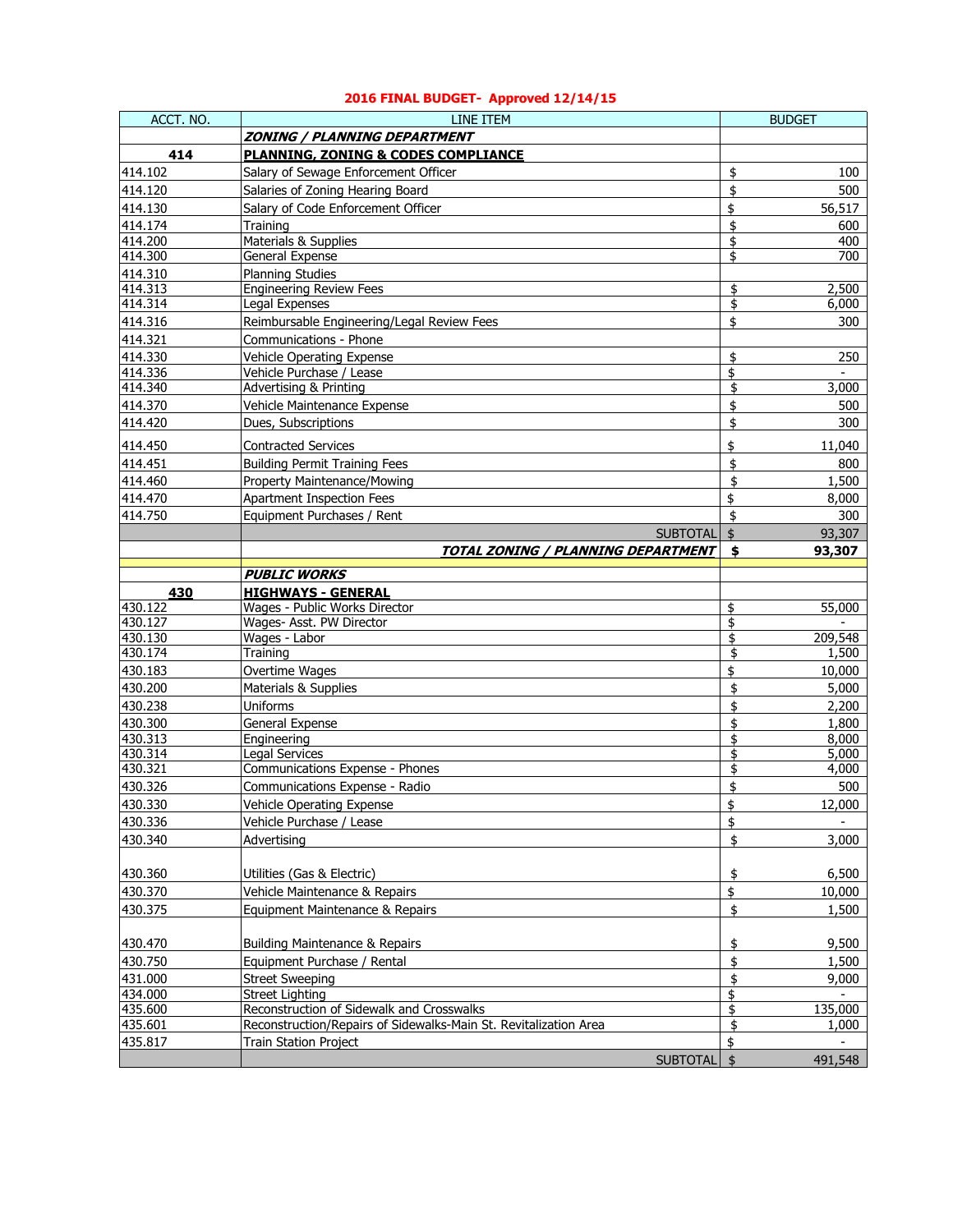| ACCT. NO. | LINE ITEM                                            |                    | <b>BUDGET</b>  |
|-----------|------------------------------------------------------|--------------------|----------------|
| 432       | <b>HIGHWAY MAINTENANCE - SNOW &amp; ICE REMOVAL</b>  |                    |                |
| 432.200   | Materials & Supplies                                 | \$                 | 18,000         |
| 432.336   | Vehicle Purchase / Lease                             | \$                 |                |
| 432.375   | Equipment Maintenance & Repairs                      | \$                 | 4,000          |
| 432.450   | <b>Contracted Services</b>                           | \$                 | 8,500          |
| 432.750   | Equipment Purchases / Rent                           | \$                 | 3,000          |
|           | <b>SUBTOTAL</b>                                      | \$                 | 33,500         |
| 433       | <b>HIGHWAY MAINTENANCE - TRAFFIC CONTROL</b>         |                    |                |
| 433.000   | <b>Street Signs</b>                                  | \$                 | 7,000          |
| 433.022   | <b>Street Painting/Marking</b>                       | \$                 | 7,000          |
| 433.300   | General Expense                                      | \$                 | $\blacksquare$ |
| 433.360   | Traffic Signal Utilities (Electric)                  | \$                 | $\overline{a}$ |
| 433.370   | Maintenance & Repairs - Signals                      | \$                 | 3,500          |
| 433.375   | Equipment Maintenance & Repairs                      | \$                 | 500            |
| 433.750   | Minor Purchases                                      | \$                 | 4,500          |
|           | <b>SUBTOTAL</b>                                      | \$                 | 22,500         |
| 438       | <b>HIGHWAY MAINTENANCE - TO HIGHWAYS AND BRIDGES</b> |                    |                |
| 438.200   | Materials & Supplies                                 | \$                 | 15,000         |
| 438.300   | General Expense                                      | \$                 |                |
| 438.600   | Street & Alley Maintenance                           | \$                 | 48,000         |
|           | <b>SUBTOTAL</b>                                      | $\dot{\mathbb{Z}}$ | 63,000         |
|           |                                                      |                    |                |
| 446       | STORMWATER MANAGEMENT                                |                    |                |
| 446.130   | Storm Water Management Enforcement Officer           | \$                 | 10,000         |
| 446.174   | Training                                             | \$                 | 1,000          |
|           |                                                      |                    |                |
| 446.200   | Materials & Supplies                                 | \$                 | 3,500          |
| 446.313   | Engineering                                          | \$                 | 25,000         |
| 446.314   | <b>Legal Services</b>                                | \$                 | 3,000          |
| 446.321   | Phone/Data Plan                                      | \$                 | 500            |
| 446.370   | Stormwater Facility Maintenance and Repairs          | \$                 | 7,000          |
| 446.450   | <b>Contracted Services</b>                           | \$                 | 70,900         |
|           | <b>SUBTOTAL</b>                                      | \$                 | 120,900        |
|           | <b>TOTAL PUBLIC WORKS</b>                            | \$                 | 731,448        |
|           | <b>PARKS DEPARTMENT - CULTURE &amp; RECREATION</b>   |                    |                |
| 451       | <b>PARKS DEPARTMENT SHOP</b>                         |                    |                |
| 451.100   | <b>Florin Station</b>                                | \$                 | 8,000          |
|           | <b>SUBTOTAL</b>                                      | \$                 | 8,000          |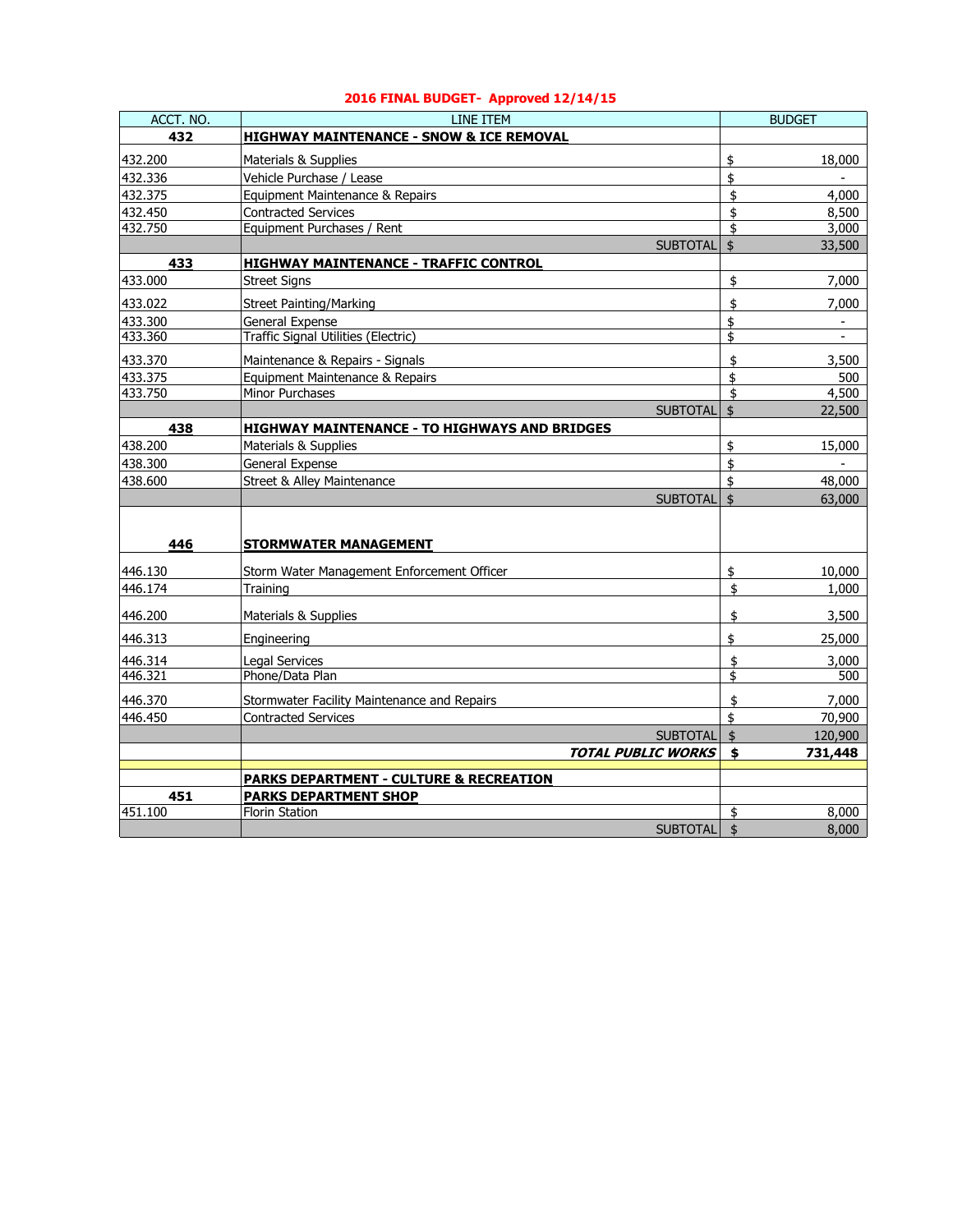| ACCT. NO. | LINE ITEM                                              |                    | <b>BUDGET</b> |
|-----------|--------------------------------------------------------|--------------------|---------------|
| 454       | <b>PARKS &amp; PLAYGROUNDS</b>                         |                    |               |
| 454.122   | <b>Wages Supervisor</b>                                | \$                 | 46,821        |
| 454.130   | Labor                                                  | \$                 | 56,302        |
| 454.174   | Training                                               | \$                 | 300           |
| 454.183   | Overtime                                               | \$                 | 5,000         |
| 454.200   | Materials & Supplies                                   | \$                 | 6,000         |
| 454.238   | Uniforms                                               | \$                 | 400           |
| 454.300   | General Expense                                        | \$                 | 800           |
| 454.321   | Phone                                                  | \$                 | 2,000         |
| 454.326   | Radio                                                  | \$                 | 200           |
| 454.330   | Vehicle Operating Expense                              | \$                 | 5,500         |
| 454.336   | Vehicle Purchase / Lease                               | \$                 | $\sim$        |
| 454.340   | Advertising                                            | \$                 | 500           |
| 454.360   | Utilities (Electric in parks)                          | \$                 | 4,000         |
| 454.370   | Maintenance & Repairs                                  | \$                 | 1,500         |
| 454.375   | Equipment Maintenance & Repairs                        | \$                 | 5,500         |
| 454.400   | Tree Maintenance & Replacement                         | \$                 | 4,500         |
| 454.450   | <b>Contracted Services</b>                             | \$                 | 6,000         |
| 454.600   | Reconstruction/Major Repairs                           | \$                 | 8,500         |
| 454.750   | Equipment Purchase/Rental                              | \$                 | 1,200         |
|           | <b>SUBTOTAL</b>                                        | $\dot{\mathsf{s}}$ | 155,022       |
| 455       | <b>SHADE TREES</b>                                     |                    |               |
| 455.000   | Shade Trees                                            | \$                 | 500           |
| 455.370   | <b>Street Tree Maintenance</b>                         | \$                 | 1,000         |
| 455.600   | Construction / Major Repairs                           | \$                 |               |
|           | <b>SUBTOTAL</b>                                        | \$                 | 1,500         |
| 456       | <b>LIBRARY / OTHER ORGANIZATIONS</b>                   |                    |               |
| 456.370   | Mount Joy Historical Society                           | \$                 | 3,000         |
| 456.371   | Mount Joy Food Bank                                    | \$                 | 4,200         |
| 456.500   | Contributions to Milanoff Schock Library               | \$                 | 32,103        |
|           | <b>SUBTOTAL</b>                                        | $\frac{1}{2}$      | 39,303        |
|           | <b>TOTAL CULTURE &amp; RECREATION</b>                  | \$                 | 203,825       |
|           |                                                        |                    |               |
|           | <b>ECONOMIC / COMMUNITY DEVELOPMENT</b>                |                    |               |
| 463       | <b>ECONOMIC DEVELOPMENT</b>                            |                    |               |
| 463.000   | Contribution to Main Street Program                    | \$                 | 40,000        |
|           | <b>SUBTOTAL</b>                                        | $\dot{\mathbb{Z}}$ | 40,000        |
|           | TOTAL COMMUNITY DEVELOPMENT                            | \$                 | 40,000        |
|           | <b>DEBT SERVICE, INSURANCES &amp; CAPITAL PLANNING</b> |                    |               |
| 471       | <b>DEBT SERVICE</b>                                    |                    |               |
| 471.100   | General Obligation Notes                               | \$                 | 163,504       |
| 471.200   | <b>TAN Reimbursement</b>                               |                    |               |
|           | <b>SUBTOTAL</b>                                        | \$                 | 163,504       |
| 486       | <b>INSURANCE</b>                                       |                    |               |
|           |                                                        |                    |               |
| 486.352   | Casualty, Liability, Bonds                             | \$                 | 59,643        |
| 486.354   | <b>Worker's Compensation</b>                           | \$                 | 83,536        |
|           | <b>SUBTOTAL</b>                                        | l \$               | 143,179       |